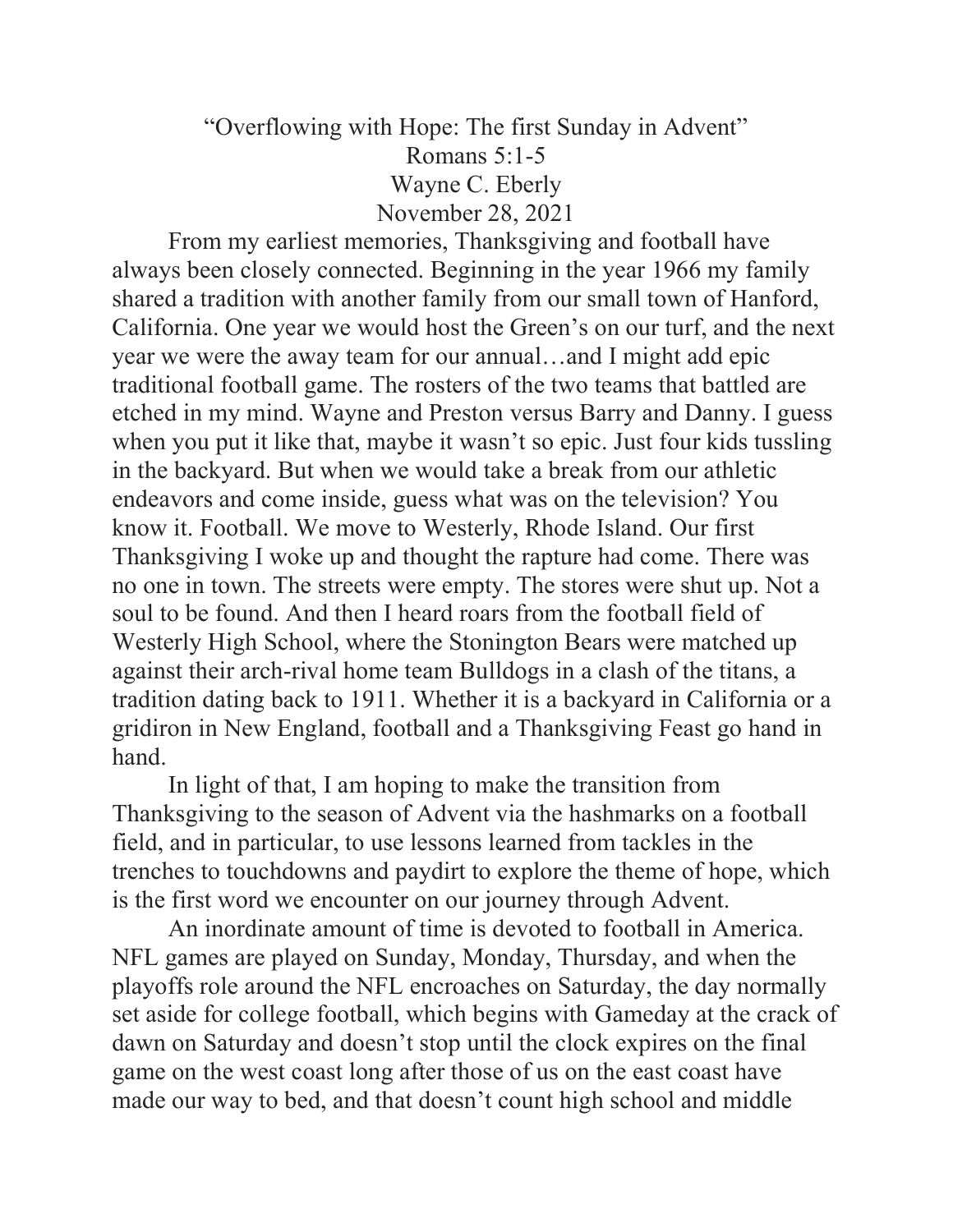school and pee wee and all the informal gatherings of touch and flag…we devote a lot of time and energy to football, and so I sure hope there are some lessons we can learn.

 When I first learned how to read, I fell in love with books about sports. I was too young to see some of the greats, but I was mesmerized by tales of Sandy Koufax and Babe Ruth in baseball, legendary basketball figures like Bob Cousy and Bill Russell and that cigar chewing coach of the Celtics, Red Auerbach, and of course the gridiron greats such as Y.A. Tittle, Jim Brown, Vince Lombardi, and Roy Riegels.

 Of all the names I mentioned, the one that might be least familiar is Roy Riegels. Riegels was a two-way player for the Golden Bears, the football team for the University of California, in Berkeley. On Jan 1, 1929, the Golden Bears of Berkeley were playing in Pasadena, in the Rose Bowl, the granddaddy of them all. Cal was on defense when their opponents, the Yellow Jackets of Georgia Tech fumbled the ball. Roy Riegels was there to pick up the fumble. Scooping up the ball, he started toward the goal line, which was only 30 yards away. The moment was ripe for Roy to do something fantastic. He was a lineman, and because of the fumble he was now running with the ball on the stage of the most famous college football field in the country. Roy was hit as he ran, but he gathered his senses and kept going. Roy was 30 yards from the goal line, and he proceeded to run 69 yards, with no Georgia Tech players chasing him. Instead, his own teammates were frantically trying to run him down, hollering at him, diving at his ankles, doing anything they could to tackle their own teammate. Roy Riegels was running the wrong way, and he was finally brought down by his own team on the one-yard line. Sportswriters had a field day with Roy. Wrong Way Riegels.

 Did I mention football has some great lessons to teach us? Roy ran the wrong way in the first half of that Rose Bowl back in 1929. His coach said Roy was so distraught he did not want to come out and play the second half. Riegels moaned to his coach, "Coach, I can't do it. I've ruined you; I've ruined myself, I've ruined the University of California. I couldn't face that crowd to save my life." His coach simply said, "Roy, get up and go back out there—the game is only half over." How many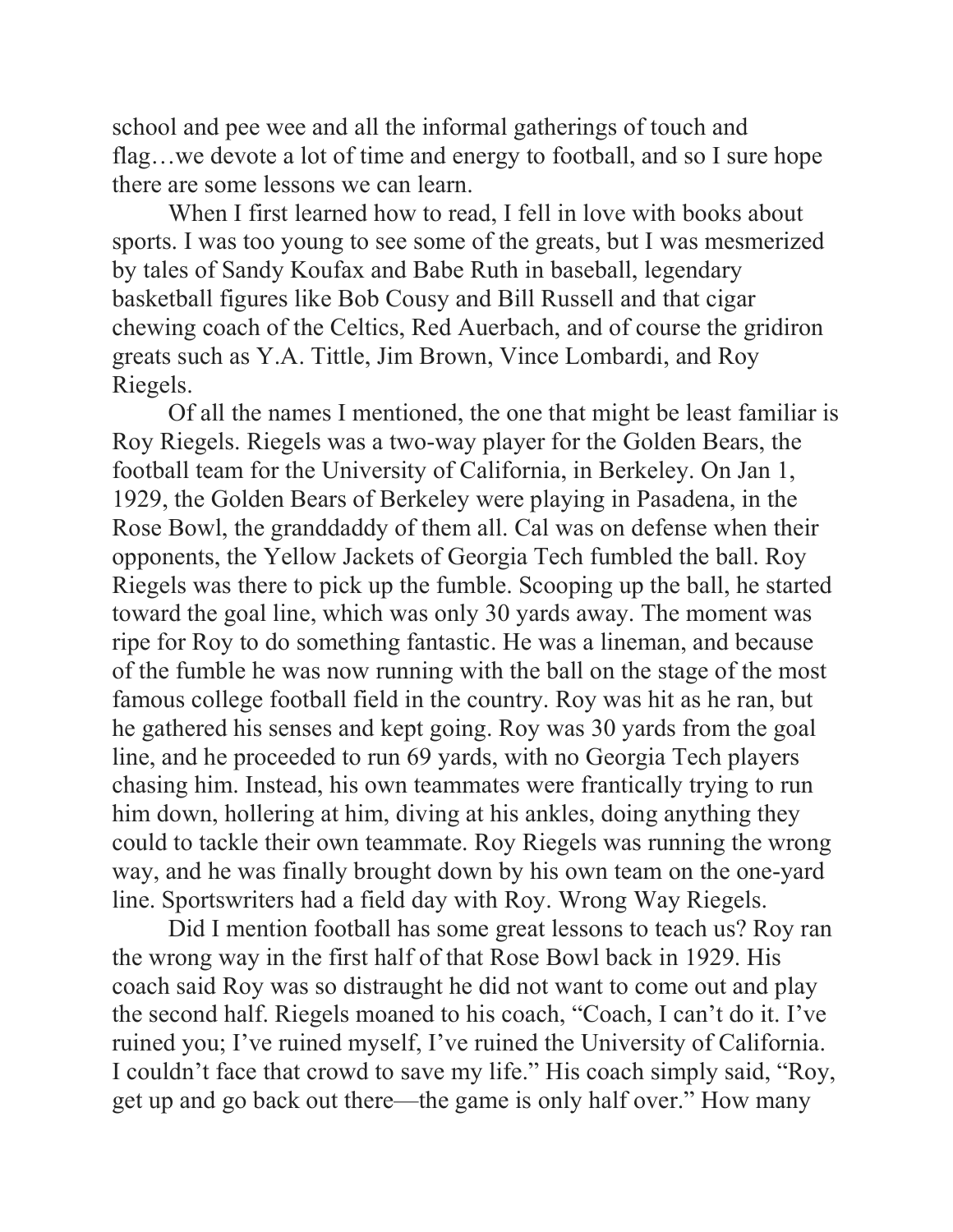people have given up hope because like Roy, they were running the wrong way? When our failures pile up it is so natural to say, "I am ruined. I can't face others. I can't undo the wrong I have done. I will always be known by my mistakes."

 Saul from Tarsus never played a down of football. I can't point to chapter or verse in the bible that says Saul, or Paul the Apostle as he is better known, never played football. But any play by the rules guy like Paul, a Jew through and through, would not have played a game with a ball made out of pigskin, I can guarantee you that. But interestingly enough, the day came when Paul was heading toward the goal line, on his way to persecute some Christians, to carry out his wrath on those who followed Jesus, and on that day as he dashed toward Damascus, a lightning bolt from the sky knocked him off his feet, and Paul found out he was going the wrong way. When Paul looked back at his life, he called himself the chief sinner. As he discovered just how wrong the way he was going was, he might have been tempted to say, "I am ruined. I can't face the crowd. My past is too big of a problem." Instead, Paul is exhibit A that you can turn your life around. More to the point, God can turn your life around. God is the God of new beginnings. We have heard this verse several times recently, and today we hear it again, a verse that the wrong-way Apostle Paul wrote, a verse that says, "In Christ Jesus, there is new creation. The old is gone. The new has come."

 My football career never advanced beyond those backyard games with my brothers Barry and Danny and our good friend Preston Green. So, it is somewhat of a fluke that I ended up on the biggest football in our local area, the Mineral King Bowl in the summer of 1974. I was about to enter  $7<sup>th</sup>$  grade. As far as I could tell my life was going pretty well. I had friends, I had an amazing family, I mowed a few lawns and so I had a few dollars, which back then was more than enough. For all I knew as a thirteen-year-old kid, I was going in the right direction. Then a preacher got up. We were all spread out on the football field and there was a stage up front. Our youth group leaders had loaded us up in cars and we drove to Mineral King Bowl, and now on a hot August night a man of the cloth started recounting how God does not count our sins against us. I don't remember much about that night, except it was the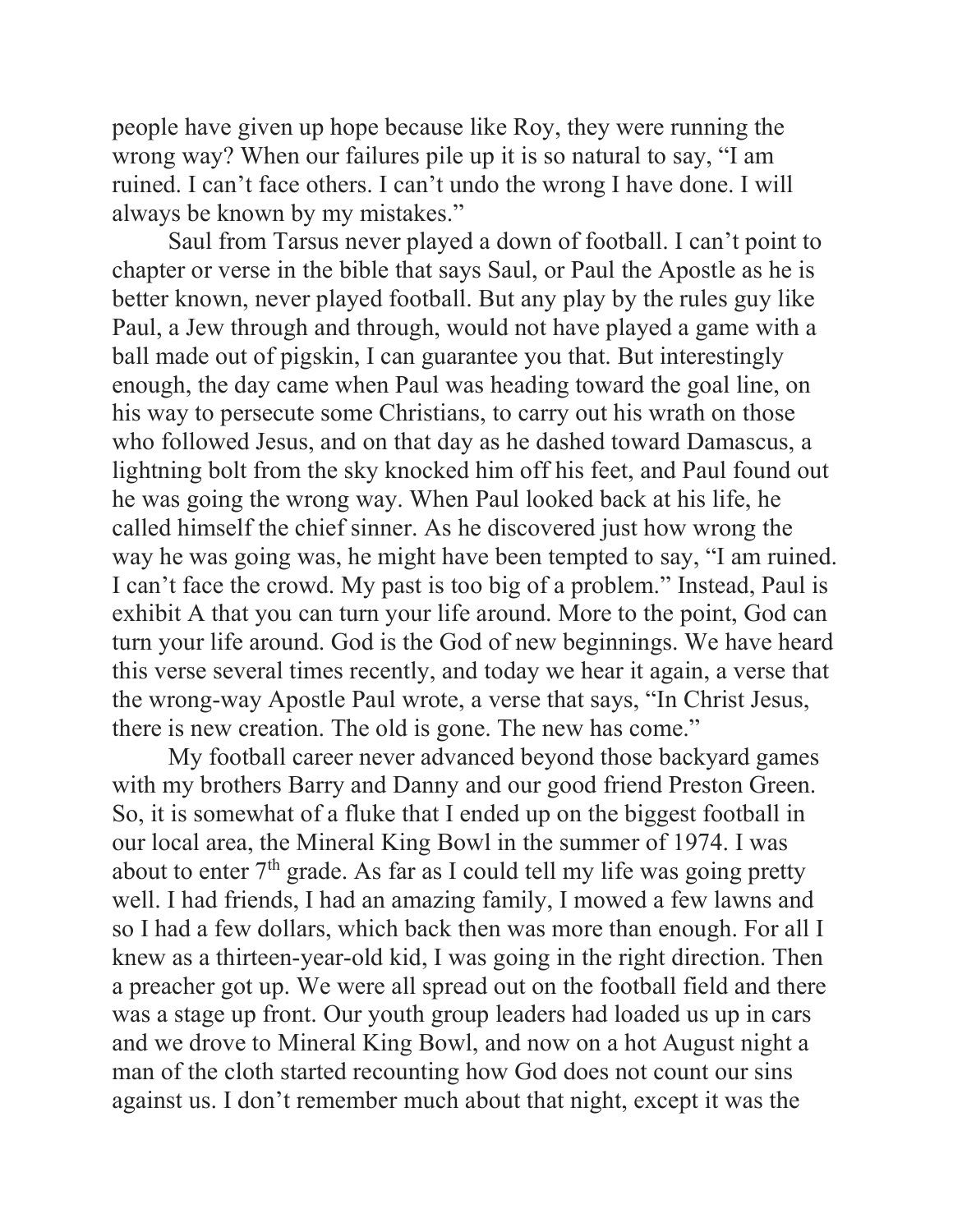first time the idea that Jesus loved us and gave his life for us hit home for me. Jesus gave his life for us because as human beings we have gone the wrong way, chasing our own dreams instead of following God. But what really struck me was that if that was true, then I was going the wrong way. I ran down the center of the field, made my way to the front, someone met me, we said a prayer together, and in a real way that moment, on a football field, is the day I turned my life over to Jesus Christ. What I really discovered that day, and it is a discovery I have made over and over again, is that Jesus Christ has grabbed hold of me, and true to his promise, he will never let go. Roy Riegels, you got nothing on Wrong Way Wayne. But thanks be to God he is turning my life around.

 Hope. When we are going the wrong way, when this world is going the wrong way, when life is going the wrong way, God in God's immense power, is able to turn things around. All Joseph knew is that his life was going the wrong way, beaten up by his brothers, falsely accused by Potiphar's wife, left to languish in prison, it was all going the wrong way. But hope raises its hand and says, "I meant it all for good," and Joseph weeps as he is reunited with his brothers and the sons of Jacob are saved from a devastating famine. David went the wrong way and slept with Bathsheba, and then he kept running the wrong way and tried to trick her husband into covering for his mistake, and then he plowed ahead and had her husband abandoned on the front lines of battle where he died. When he finally faced up to his failure, David knew how great his betrayal was, a betrayal that ultimately was against God. And yet David knew that God can take our wrong ways and lead us back to the right. David's prayer of repentance in Psalm 51 is a prayer so many have clung to when they felt like a failure, when we felt like a failure. "Create in me a clean heart, O Lord, and renew a right spirit within me." Joseph, David, Paul, Peter, the list goes on and on and on and on. With God there is hope. We can go in a new direction.

 The lessons from football are not only about going the wrong way. Sometimes people whose fame comes from football model for us what the right way might be. The San Francisco 49ers have always been my favorite team, and we had some glory years with Joe Montana and Steve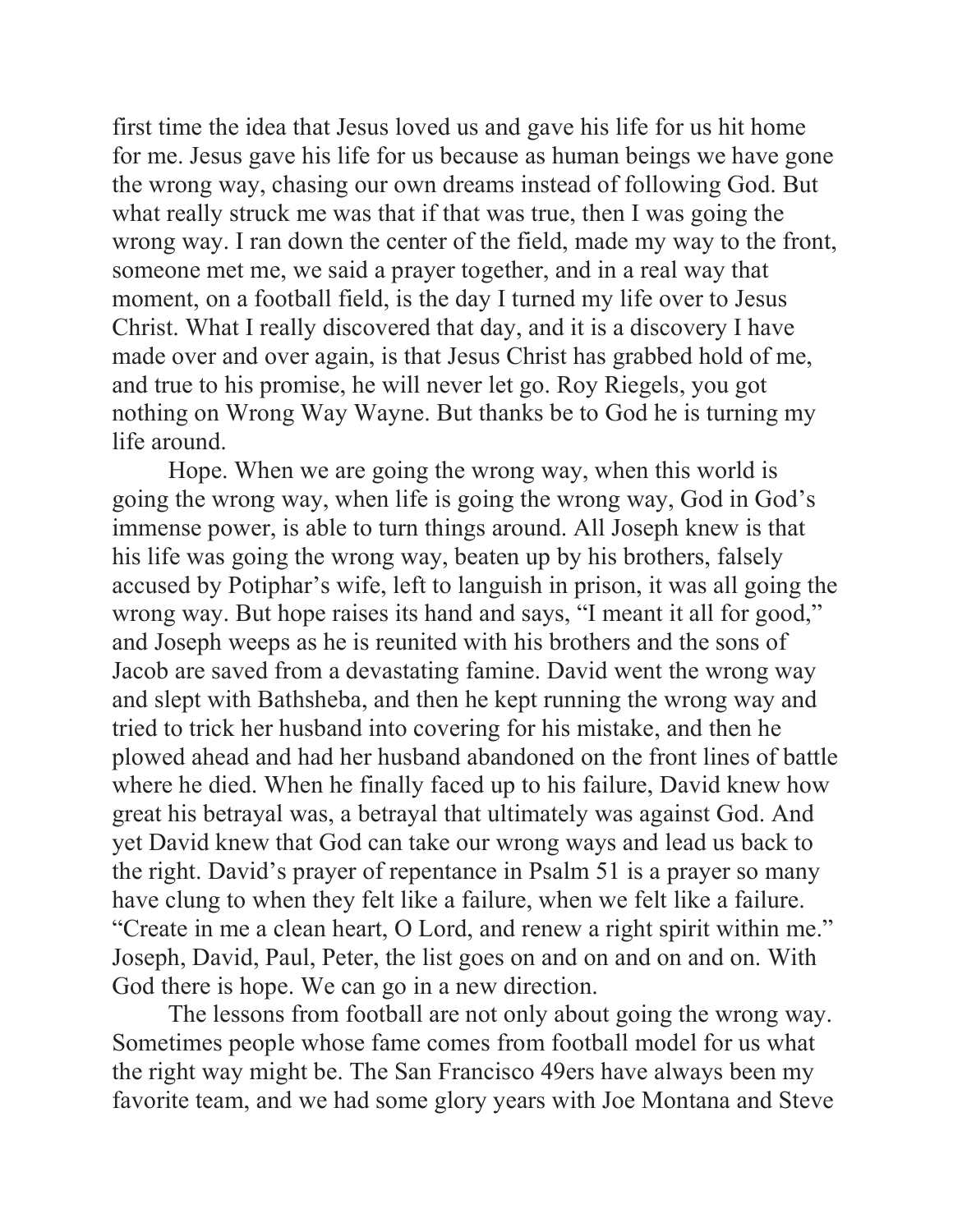Young. Sad to say, our last Super Bowl victory was in 1995. So, I got excited a few years back when Jim Harbaugh took over as coach of the 49ers and led them to the Super Bowl…where of course they lost…but that's another story. During his time as coach of the 49ers, Sports Illustrated ran a cover story on Jim Harbaugh. If you have ever seen Jim Harbaugh, you know he is an intense coach. You see it in his face, in how he shakes hands with other coaches after games, and his passion for perfection. Knowing all that, I was intrigued by the headline on the cover, which said, "Jim Harbaugh is softer—and saner—than you think".

The article begins by telling about a person Jim Harbaugh greatly admires. The man is named Father Joseph Uhen. Father Joseph is a graduate of Notre Dame, and for the last twenty years he has pastored a parish in a city in northern Peru. "There, in outlying villages without sewers or running water, Uhen has built 28 chapels, and he ministers to some 40,000 faithful." It turns out Jim Harbaugh is a devout Catholic, and for the last five years he takes a week during the off-season and he spends time with Father Joseph in Peru, "doing the mission's work delivering food to the needy, helping out at an orphanage or building bamboo houses….Father Jose, as Uhen is known by his flock, has seen Harbaugh literally give villagers the shirt (and hoodie) off his back. He has a picture of the coach walking out of a prison in his stocking feet; Harbaugh had befriended an inmate and given the man his shoes. Uhen recalls delivering food to a house where another old man lay on the dirt floor, near death. Harbaugh gently picked him up and carried him to a car."<sup>1</sup> Giving the shoes off your feet and the shirt off you back, giving food to the hungry, gently carrying a man who is near death…through an article about football in a magazine devoted to athletics…the writer takes full advantage of preaching a sermon that sounds a lot like the one Jesus told in Matthew 25…I was hungry and you fed me, I needed clothes and you clothed me, I was sick and you visited me.

Back in those Thanksgiving days of my childhood when I would team up with Preston Green and try to put a whipping on my brothers, I

<sup>&</sup>lt;sup>1</sup> Article by Austin Murphy in Sports Illustrated, December 9, 2013, p. 48.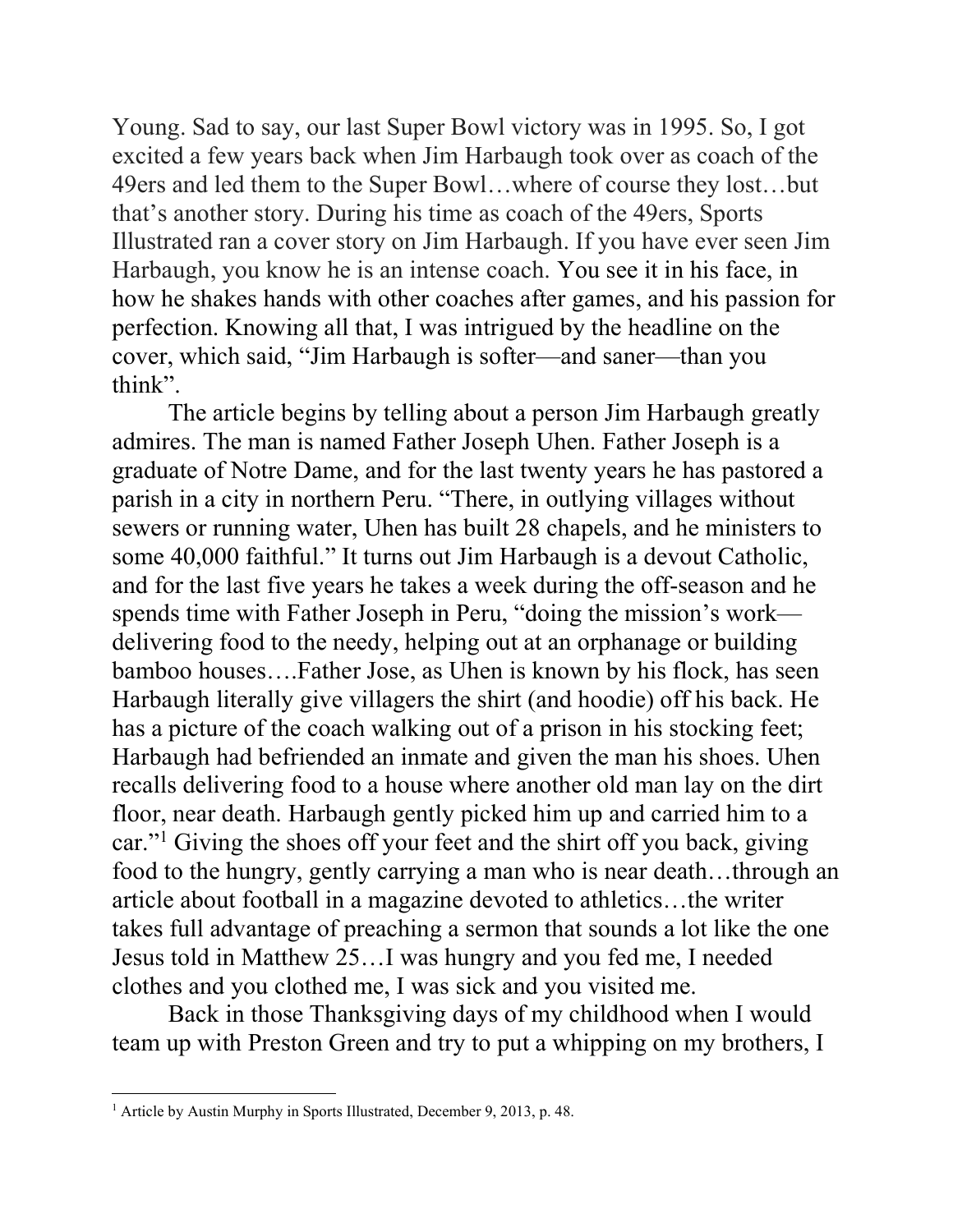had dreams of glory, dreams that someday I might be a football star. Preston Green's dad, also named Preston Green, helped fuel the flames of those dreams. My dad was not a big sports fan, but Mr. Green loved professional sports. Because of Mr. Green, there was a glorious fall day in 1971 when Mr. Green, his namesake son Preston, my brother Barry, my dad, and little old Wayne Eberly drove to the Los Angeles Coliseum and watched a professional football game in person. That is a day I will never forget. Mr. Green helped me to have a dream come true.

In a much more profound way, Mr. Green helped me to have a dream that I still hope will come true. I long ago gave up any dreams of glory related to football. But because of Mr. Green, and my dad, Carl Eberly, there is a dream that still lives in my heart. It is a dream much greater than football, but like football, it is a dream intimately related to Thanksgiving Day.

The dream began for me when I sat at our Thanksgiving table as a five-year-old boy. It was 1966, and our little town was in the middle of the racial struggles that marked our nation during those days. North of the freeway there were lots of whites. South of the freeway there were lots of blacks. Tension was running high. A family moved into our town, the Green family. I have mentioned the Green family numerous times this morning, but I have left out a very important detail. The important detail is one that I wish with all my heart did not matter. But it does. The detail mattered in 1966 and I am sad to say, the detail still matters today. The detail I have left out thus far is that Preston Green and his family were black. My dad met Mr. Green and did something really wonderful. He invited Preston Green and his family to have Thanksgiving dinner with us. On Thanksgiving Day, 1966 the Greens crossed that dividing line called the freeway and drove down Fitzgerald Lane and had dinner with the Eberlys.

 When Thanksgiving rolled around the next year, Mr. Green called and invited the Eberlys over. For Thanksgiving Day of 1967, we crossed that dividing line called the freeway and drove into the Home Garden neighborhood and had Thanksgiving with the Greens. And every year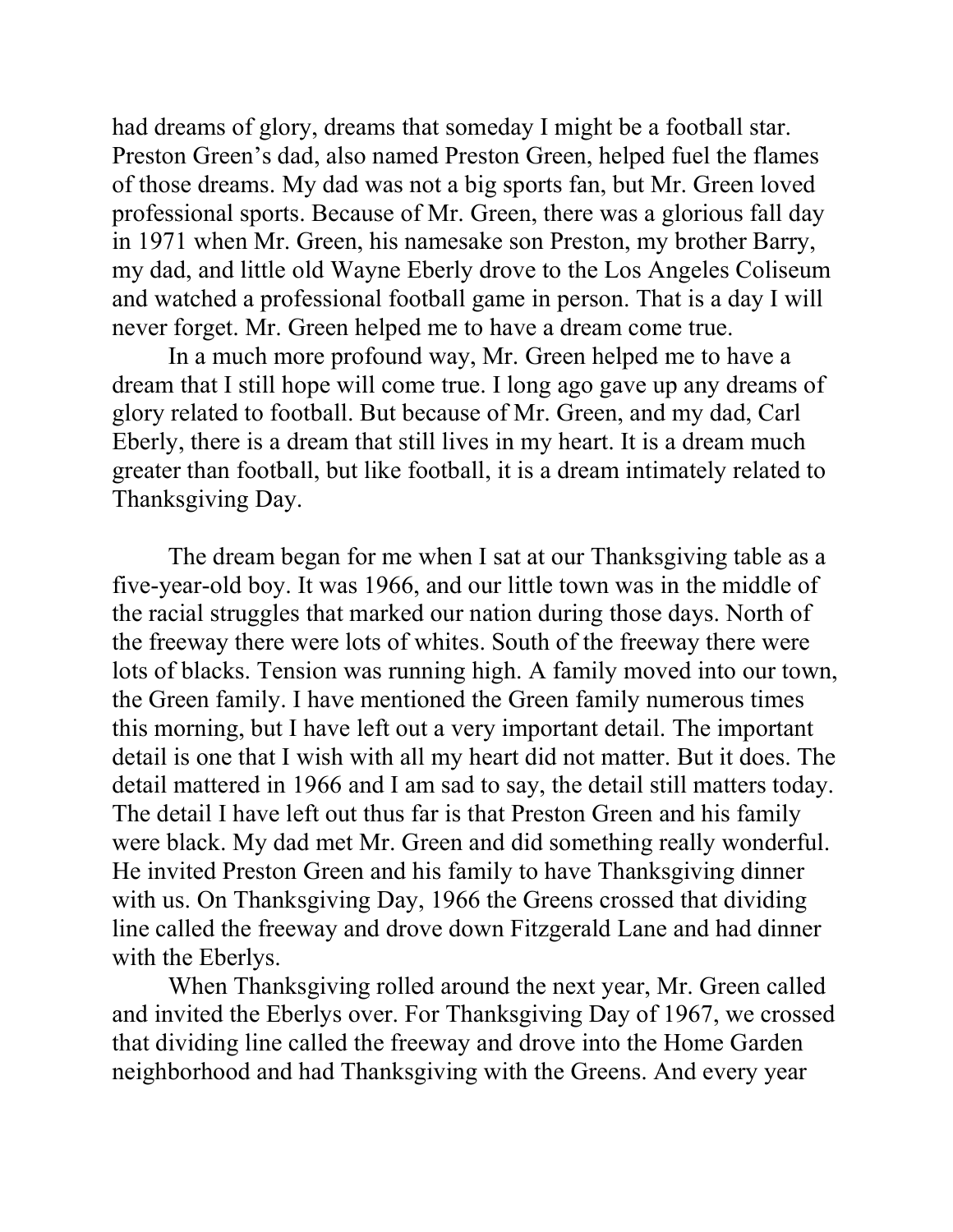we would alternate between homes, the Eberlys and the Greens, always sharing Thanksgiving together.

 A highlight of the meal was when Mr. Green would make his annual speech. The turkey had been whittled down to just a few bones, the piles of mashed potatoes had been consumed, we had feasted on Mrs. Green's famous Coca-Cola jello salad, and so much pumpkin pie had been stuffed in our guts that they were about to explode. It was then that Mr. Green would push back his chair and begin. It was always the same. Speaking to my father, he would say, "Well, Carl, I guess it was back in 1966 that the Eberlys first had the Greens over for Thanksgiving dinner. And every year we have been sharing this fine meal together." It was so predictable that when my brother and I got to be teenagers, we would have fun and mimic Mr. Green. When he would lean back, so would we. When he would say his speech, our lips would silently mouth the words with him in perfect unison, "Well, Carl, I guess it was back in  $1966...$ "

 I will never forget the first Thanksgiving after our son was born. It was 1985. We drove down from Sacramento for Thanksgiving dinner. The Greens were there. We threw the football, we visited, we admired the babies. Then we sat down to eat. We whittled the turkey down to just a few bones. We consumed mounds of mashed potatoes. Mrs. Green's Coca-Cola salad was as good as ever. And even though our bellies were full we kept stuffing our faces with pumpkin pie. Sure enough, Mr. Green leaned back in his chair. I knew what was coming. It was so predictable. It was like clockwork. Mr. Green leaned back in his chair…but now I didn't lean back and mimic him. Instead, I watched with a strange wonder and awe, a profound sense of humility and gratitude. That year when Mr. Green said, "Well, Carl, I guess it was back in 1966 that the Eberlys first had the Greens over for Thanksgiving dinner," I didn't joke around at all. I just looked at my dad and I looked at Mr. Green. Without ever making a big deal about it, those two men had helped me to accept people whose skin was a different color than mine. Then I looked at my son, just a baby boy. I said to myself, "I hope that when my son grows up, he will look at me and be able to say, 'my